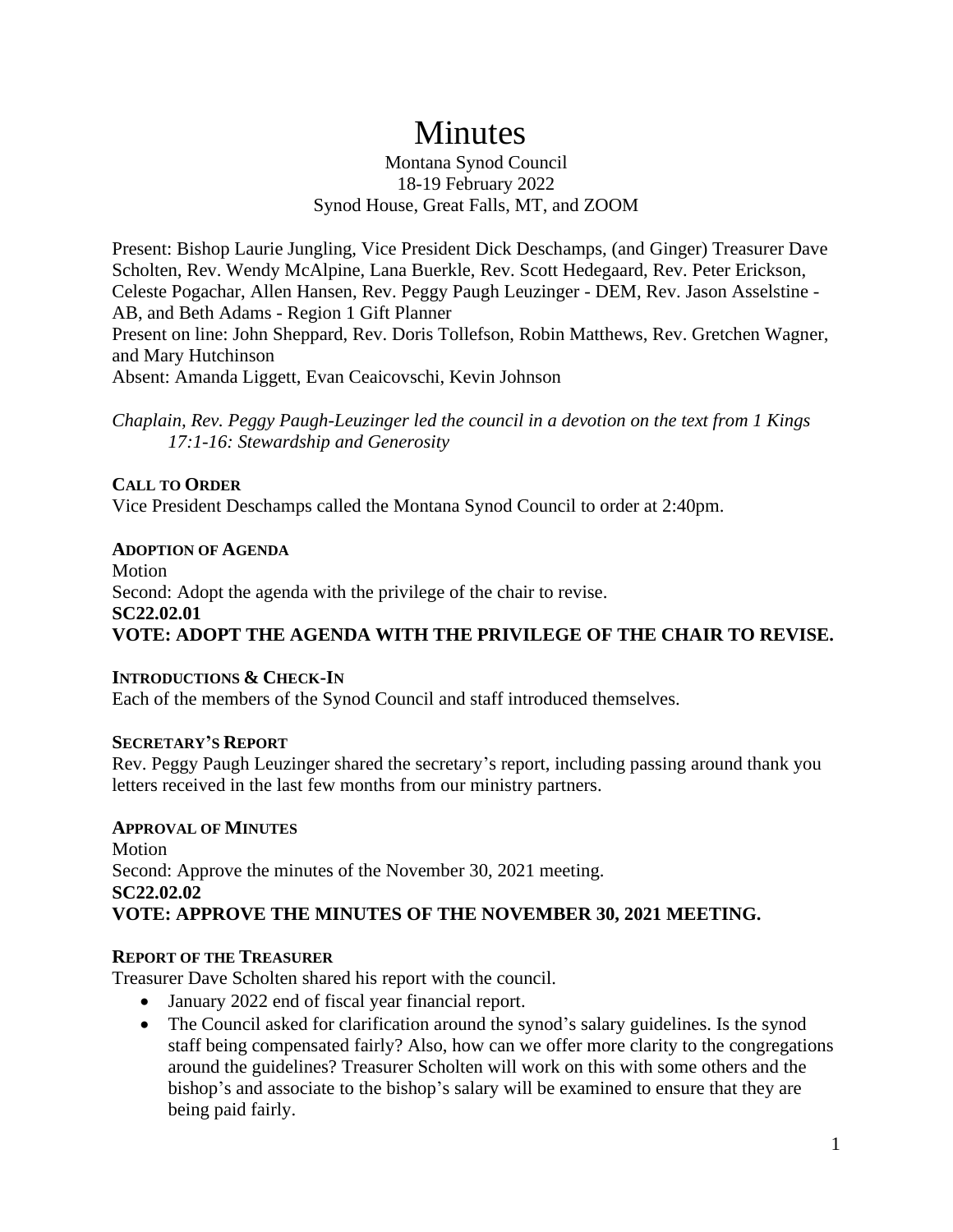## **PRESENTATION OF THE BUDGET**

Treasurer Scholten presented a powerpoint of the Synod's budget with revisions to the 2022 budget and the proposed 2023 budget. There was discussion around these.

Treasurer Scholten will review the *designated fund categories* to clean up and clarify them.

## **REPORT OF THE BISHOP**

Bishop Laurie Jungling presented her report.\* She highlighted several things, including the question of how to we tell the story of the Synod staff and Synod equipping for the gospel? The Synod staff is working on how to equip for the ministry of the Gospel in these ways:

- Equipping leaders rostered and lay
- Congregational life and in the midst of transitions equipping for innovation and exploration
- Helping congregations and ministries collaborate, especially to function in relationships and avoid being in silos.
- Stewardship to see abundance and not scarcity
- Polity and administration issues –
- Faith formation opportunities
- Justice and love task forces
- Uplifting, encourage people.... In the midst of transitions and relationships
- Relationship building with ministry partners and ecumenical partners\interfaith

How can we help you all do these things!

In September, she was looking to gather people for a dreaming: how do we open ourselves up to be transformed by the Holy Spirit? In the months since, Bishop Laurie acknowledged the the whiplash and trauma in this time. She commented using material from Betsy Stone, that we are affected in body, mind and spirit! Our ability to think and manage emotions has been impacted. That is where our leaders are. This is what Bishop Jungling is seeing across the whole church.

In the midst of this situation, Bishop Jungling is slowing down and working to help people find a way to recover and manage this trauma and experience this in healthier ways.

The Synod staff is working to "get back out to the congregations…" The staff is traveling again.

#### **ASSOCIATE TO THE BISHOP'S REPORT**

Pastor Jason Asselstine gave his report.\* In conversations with the lay leaders, he observes that there are some congregations who do not have pastors and are happy about that. The lay leaders have been doing a great job. The cost savings is so significant, but the reality is that some of these congregations have been more generous because they have more money to give. These congregations are using a variety of resources from the Synod and other places. These have been interesting observations even as there is such a shortage of clergy…

The assignment process has been changed – our own candidates are defaulted to our own Synod. The LPA program and TEEM program have been so very important in the shape of the Synod.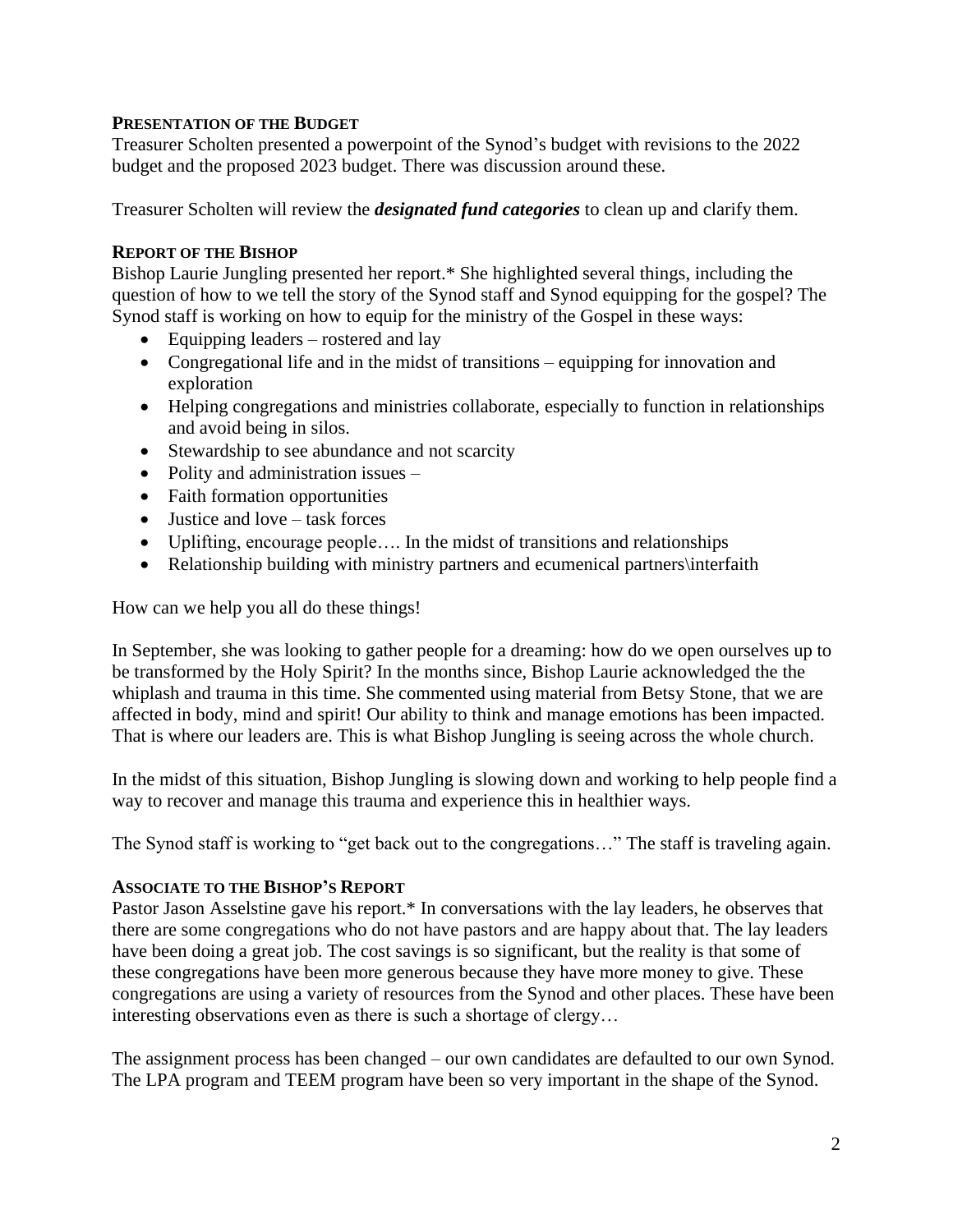#### **REPORT OF THE VICE PRESIDENT**

VP Dick Deschamps referred the council to his written report.\*

#### **REPORT OF THE DIRECTOR FOR EVANGELICAL MISSION**

Pastor Peggy Paugh Leuzinger gave her report.\* She shared ideas about the message map for the Synod to communicate more effectively about all the impact of the Synod. She also used a document to wonder about the potential givers to the Synod – people who know and trust what the Synod is doing and why. She also suggested that Synod Council members be asked to give to the Synod to model generosity for the sake of others as the Synod looks for new income streams rather than relying only on Mission Support from congregations.

#### **SYNOD GIFT POLICY**

The council walked through the policy and made editorial changes.

#### **PERSONNEL POLICY**

Motion Second: Amend the document at paragraph 4.50 and approve the Synod Personnel Policy. **SC22.02.03 VOTE: AMEND THE DOCUMENT AT PARAGRAPH 4.50 AND APPROVE THE SYNOD PERSONNEL POLICY.**

#### **SYNOD ENDOWMENT FUND**

Bishop Jungling presented the Endowment Fund history and original purposes. The ELCA Pooled Trust (of which the endowment funds are a part) would have distributed \$12,708 from the endowment funds in 2021, with potential for \$13,000 in 2022.

The Bishop and staff would have some freedom to disburse the Emmaus Funds for Our Saviour's Rocky Boy in 2022 and use the Planned Giving Fund to disburse the funds for ministries in the Synod.

#### Motion

Second: Add Allen Hansen as a signer on the Endowment Authorization for the Endowment Fund.

## **SC22.02.04 VOTE: ADD ALLEN HANSEN AS A SIGNER ON THE ENDOWMENT AUTHORIZATION FOR THE ENDOWMENT FUND.**

#### **SYNOD FINANCES – NEW INCOME STREAMS**

The council discussed this issue. Some suggestions included crowd-source funding and a Synod Giving Club.

#### **SYNOD HOUSE**

The executive committee made the decision to refinance the Synod Hose mortgage. There was a \$1,060 processing fee to lower the interest rate by .5%. The new monthly payment is \$2,109 (versus the old payment of \$2369).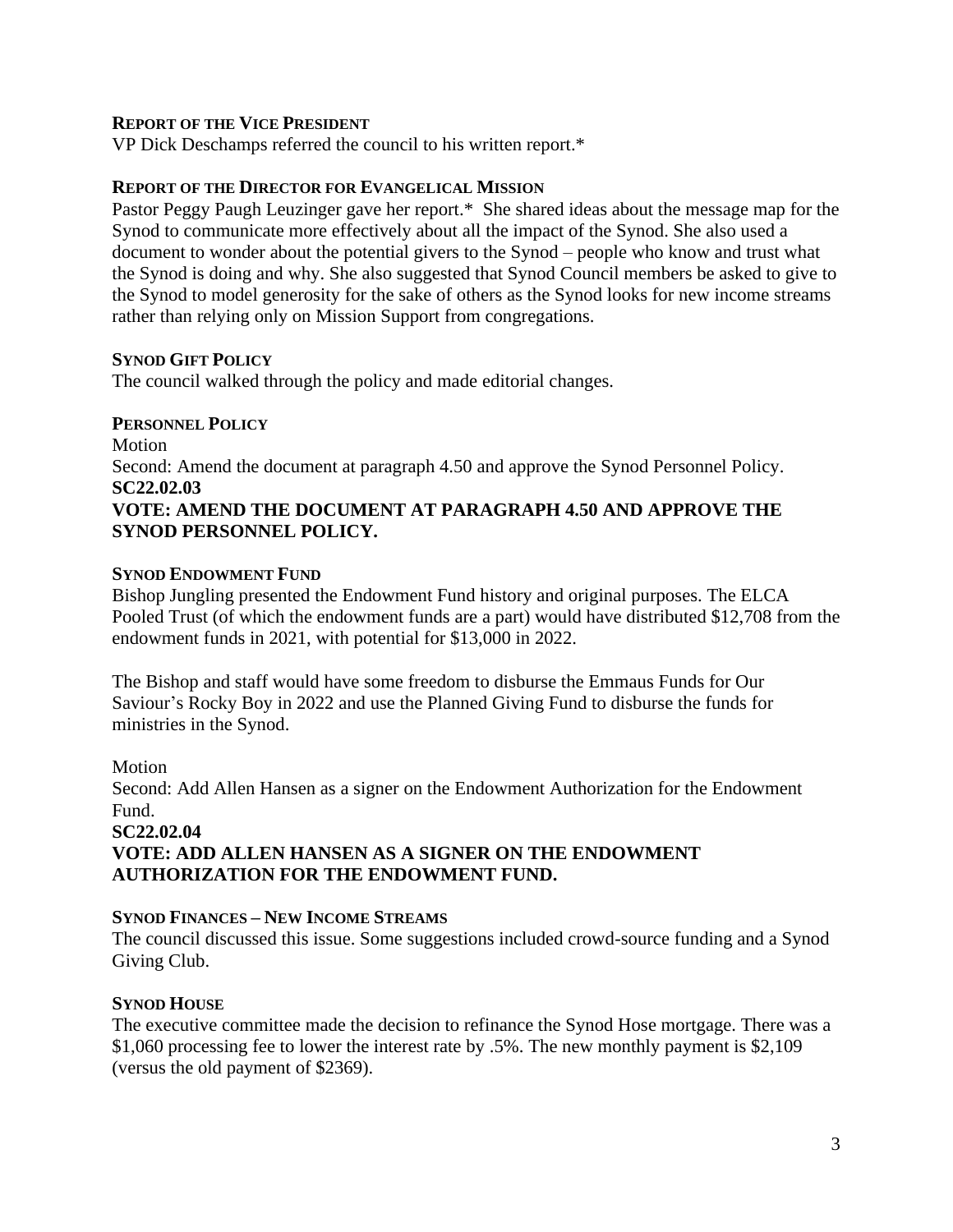Motion

Second: Affirm the executive committee's decision to refinance the mortgage on the Synod House.

## **SC22.02.05**

# **VOTE: AFFIRM THE EXECUTIVE COMMITTEE'S DECISION TO REFINANCE THE MORTGAGE ON THE SYNOD HOUSE.**

*The council entered into recess for the evening. Rev. Scott Hedegaard led the closing prayer.* 

*The council gathered again on the morning of February 19th with all who attended the first day, except for Rev. Doris Tollefson. Chaplain Hedegaard shared a devotion on "Even So", reflecting on Isaiah 43.* 

# **2022 SYNOD ASSEMBLY – THEME: EQUIPPING FOR THE GOSPEL**

*Agenda:* Bishop Jungling presented the proposed agenda for the upcoming assembly, scheduled for June 2-4 at the Billings Hotel and Convention Center.

Motion Second: Accept the 2022 Synod Assembly agenda as presented. **SC22.02.06 VOTE: ACCEPT THE 2022 SYNOD ASSEMBLY AGENDA AS PRESENTED.**

*Rules of the Assembly:* The rules have been used over several years. The Synod Council had a conversation about the expectation of vaccines and boosters, masks, and social distancing. Bishop Jungling will write up language on covid related rules and expectations, which the council will vote on electronically.

*Resolutions and Memorials:* Linda Nelson, Jim Nelson, Marlow Carrels, Dick Deschamps and Peter Erickson will constitute the committee. The deadline for submissions will be April 15<sup>th</sup>.

# *Council Assignments:*

- Credentials Committee: Rev. Gretchen Wagner and John Sheppard
- Elections Committee: Robin Matthews, Celeste Pogachar, Lana Buerkle, Rev. Wendy McAlpine, and Allen Hansen.

# **SPIRIT OF LIFE MINISTRIES**

Pastor Chris Holler-Dinsmore has retired. The Synod will do the paperwork and disburse the remaining money in the Mission Investment Funds.

# **NEW BUSINESS**

# *Montana Jewish Project*

Former bishops, Rev. Mark Ramseth and Rev. Jessica Crist gave a background presentation on the Montana Jewish Project. They request that the Montana Synod make a gift to help purchase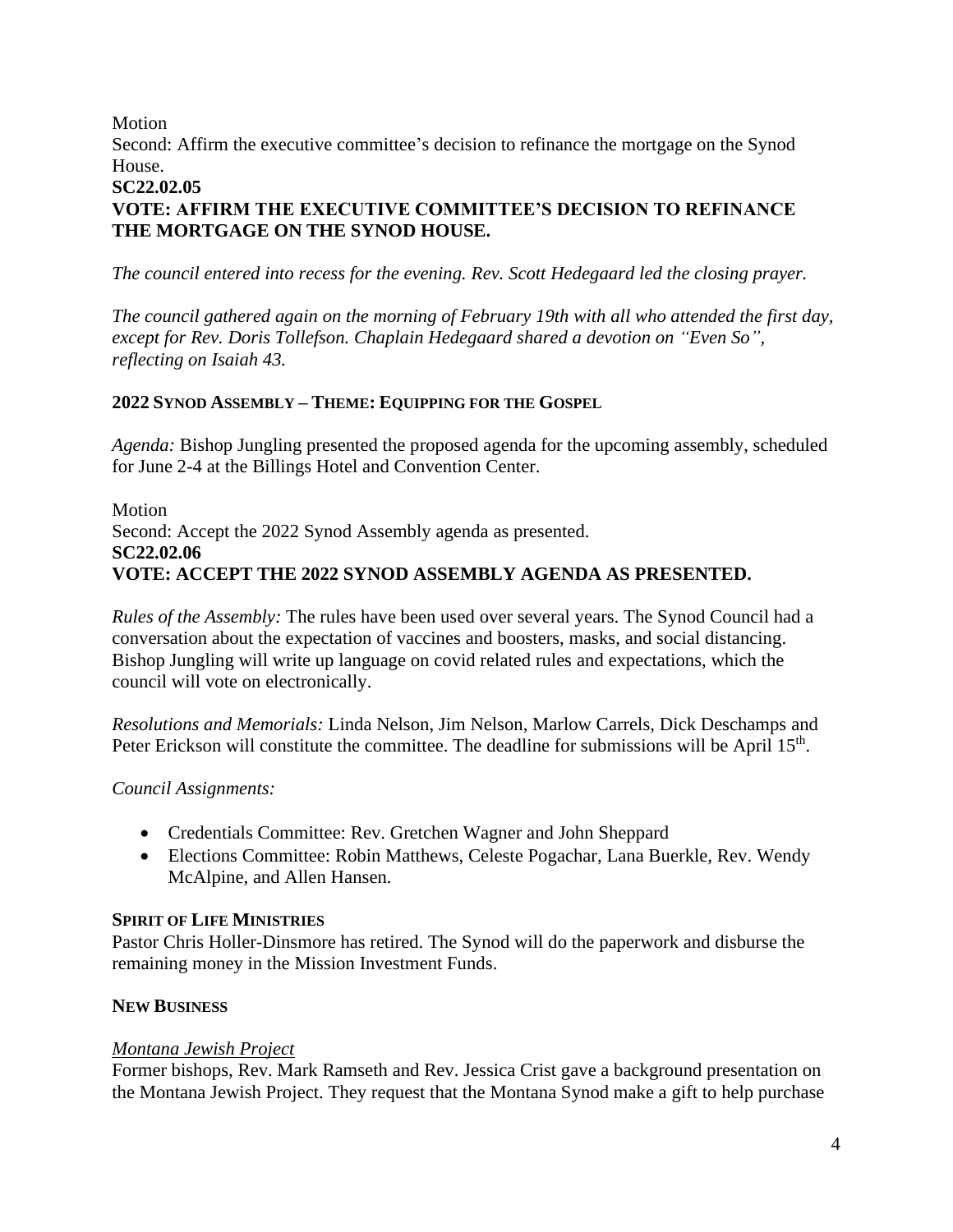back the Jewish Synagogue in Helena, MT. They believe that this is in keeping with the *Agreement between the Montana Synod and the Montana Association of Jewish Communities,* approved by the synod assembly in 1995. Bishop Jungling shared that she has a meeting with the leaders of the project coming up on March 8<sup>th</sup>. Someone suggested that the synod find a way to accept gifts and set up a line item to disperse them to the project. For more information, visit www.montanajewishproject.com

Motion Second: Give \$1000 to the Montana Jewish Project. **SC22.02.07 VOTE: GIVE \$1000 TO THE MONTANA JEWISH PROJECT.**

#### *Consent Agenda*

The council reviewed the consent agenda, striking Immanuel Lutheran in Absarokee and the future meeting dates and adding a call to special service for Rev. Darren Paulson. Presented here as amended:

#### **Roster Issues:**

#### **On Leave from Call:**

Pr. Kendra Wilde – entering1<sup>st</sup> year on leave from call – November 14, 2021 Pr. Kristi Bummer – entering  $2<sup>nd</sup>$  year on leave from call – December 1, 2020

#### **Retirement:**

Pr. Dan Heskett – January 1, 2022 Pr. Julie Long – December 1, 2021 Pr. Christine Holler-Dinsmore – February 1, 2022 Pr. Kristina Mitzman – November 30, 2021

#### **Call to Special Service:**

Pr. Darren Paulson to Saint John's United in Billings – October 11, 2021

#### **Appointments to Ongoing Committees:**

#### **NRIT Advisory Committee:**

Pastor Tim O'Shields LPA Deb Oldfield

Motion Second: Accept the consent agenda. **SC22.02.08 VOTE: ACCEPT THE CONSENT AGENDA.**

#### *Ministry Growth Fund*

#### Motion

Second: Split the Ministry Growth Fund of the ELCA Foundation account in three accounts named: *Rural Ministry Emmaus Fund*, *Leader Support Ramseth Fund*, and *Montana Synod of the ELCA*; and set up automatic quarterly distributions for the ministry of the synod.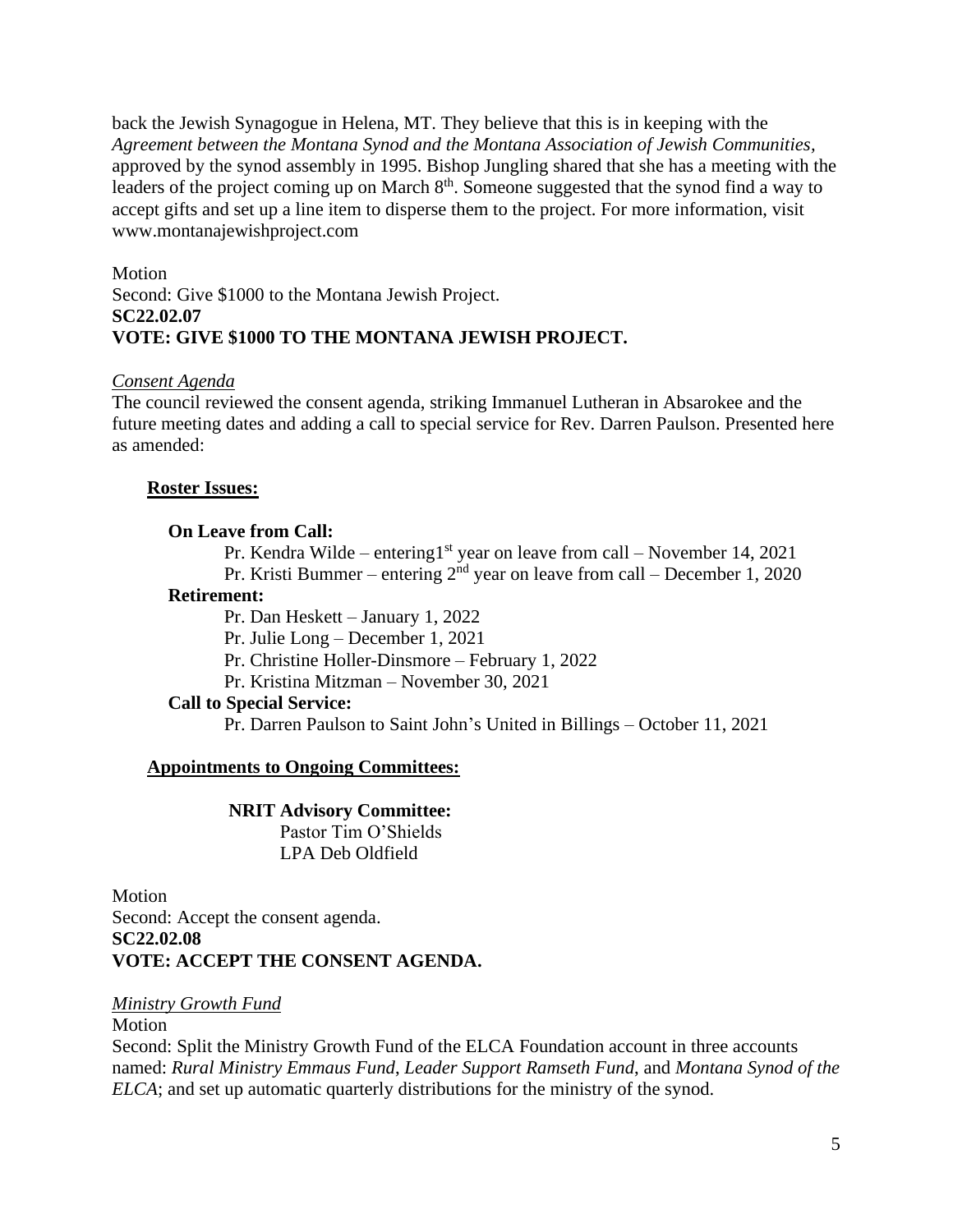## **SC22.02.09 VOTE: SPLIT THE MINISTRY GROWTH FUND OF THE ELCA FOUNDATION ACCOUNT IN THREE ACCOUNTS NAMED: RURAL MINISTRY EMMAUS FUND, LEADER SUPPORT RAMSETH FUND, AND MONTANA SYNOD OF THE ELCA; AND SET UP AUTOMATIC QUARTERLY DISTRIBUTIONS FOR THE MINISTRY OF THE SYNOD.**

## *Housing Allowance Resolution*

Motion

Second: Accept the proposed housing allowances from Bishop Laurie Jungling and from Pastor Jason Asselstine for 2022.

# **SC22.02.10**

# **VOTE: ACCEPT THE PROPOSED HOUSING ALLOWANCES FROM BISHOP LAURIE JUNGLING AND FROM PASTOR JASON ASSELSTINE FOR 2022.**

*Gift Acceptance Policy*

Motion Second: Approve the Gift Acceptance Policy as presented. **SC22.02.11 VOTE: APPROVE THE GIFT ACCEPTANCE POLICY AS PRESENTED.**

*2023 Budget* Treasurer Scholten shared a few updates to the 2023 budget.

Motion

Second: Approve 2023 budget as presented on Saturday morning, February 19th, 2022. **SC22.02.12**

# **VOTE: APPROVE 2023 BUDGET AS PRESENTED ON SATURDAY MORNING, FEBRUARY 19TH, 2022.**

# *Set Council Meeting Date:*

Motion

Second: Accept the upcoming Synod Council meeting dates of March 12, 2022 via zoom, June 2, 2022 in Billings, and September 16-17, 2022 hybrid meeting in Great Falls. **SC22.02.13**

# **VOTE: ACCEPT THE UPCOMING SYNOD COUNCIL MEETING DATES OF MARCH 12, 2022 VIA ZOOM, JUNE 2, 2022 IN BILLINGS, AND SEPTEMBER 16-17, 2022 HYBRID MEETING IN GREAT FALLS.**

Chaplain Rev. Scott Hedegaard led the council in closing devotions.

VP Deschamps adjourned the meeting at 12:00 pm.

Respectfully Submitted, Pastor Peggy Paugh Leuzinger, acting secretary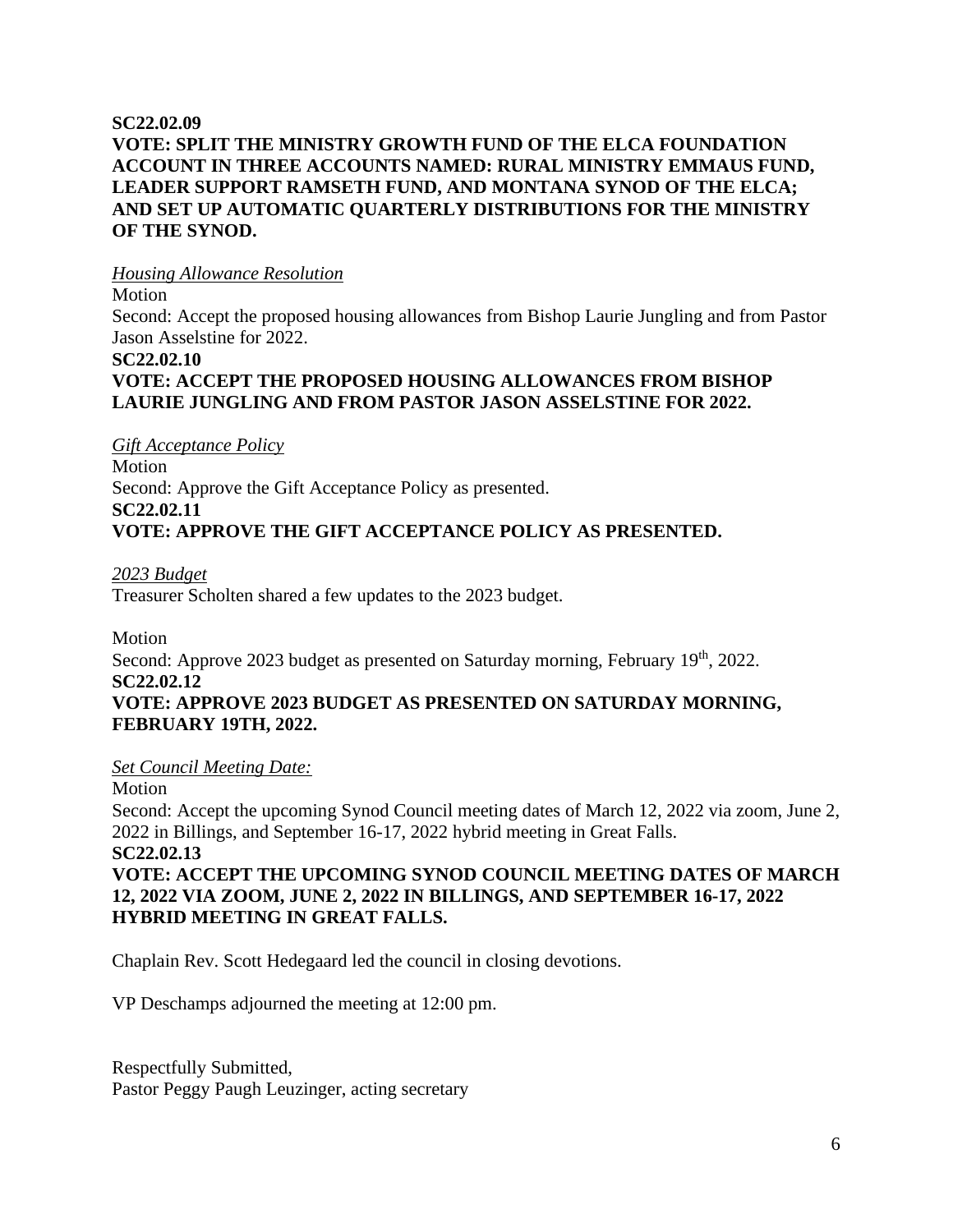## Addendums\*

Synod Council February 18-19, 2022 Bishop's Report – Rev. Laurie Jungling

Dear Friends in Christ,

"The gifts he gave were that some would be apostles, some prophets, some evangelists, some pastors and teachers, to equip the saints for the work of ministry, for building up the body of Christ, until all of us come to the unity of the faith and of the knowledge of the Son of God, to maturity, to the measure of the full stature of Christ." (Eph 4:

\_\_\_\_\_\_\_\_\_\_\_\_\_\_\_\_\_\_\_\_\_\_\_\_\_\_\_\_\_\_\_\_\_\_\_\_\_\_\_\_\_\_\_\_\_\_\_\_\_\_\_\_\_\_\_\_\_\_\_\_\_\_\_\_\_

As I mentioned in my report in September, the functioning mission theme for the synod as the staff engages in our everyday work is "Equipping for the Ministry of the Gospel." It is this theme that directs us and guides us as we fulfill our callings for the synod and all of Christ's Church. Most of our time, energy, and effort involves equipping and supporting:

- The Leadership (clergy and lay) of the Synod
- Congregational Life in their ministries, transitions, explorations and innovations
- Collaboration for ministry among congregations, ministries, and followers of Christ
- Stewardship grounded in God's abundance (rather than scarcity) and a discipleship of generosity
- Administration of the Synod in its practical life (financial, polity and governance)
- Faith Formation through education, resources, guidance
- Love and Justice work
- Spiritual, emotional and mental up-lifting
- Relationship building with ministry partners as well as ecumenical partners and interfaith colleagues and friends

Part of this effort concerns helping the synod ministries respond to the messiness of the present like recovering from the ongoing effects of Covid and assisting congregations in finding pastoral leadership in a time when ordained pastors are fewer. But our work also entails looking to the future and wondering with the rest of the church what God's future church will look like and how will we get there? This means leading the synod as together we walk on the path Jesus is calling us to follow. Leading in this way doesn't mean defining and controlling the future of congregations, but rather equipping the ministries of the synod to listen for, discern, experiment, learn, and take faithful risks in following Christ.

The church is in a time of Adaptive Challenge. What we've done before no longer works and there are no easy solutions to the challenges we face. So we need to spend time lifting up what is core to who we are, what we're called to seek and what we're called to do -- Christ's gospel and Jesus' way -- while at the same time letting go of what doesn't work and removing the stumbling blocks in our path.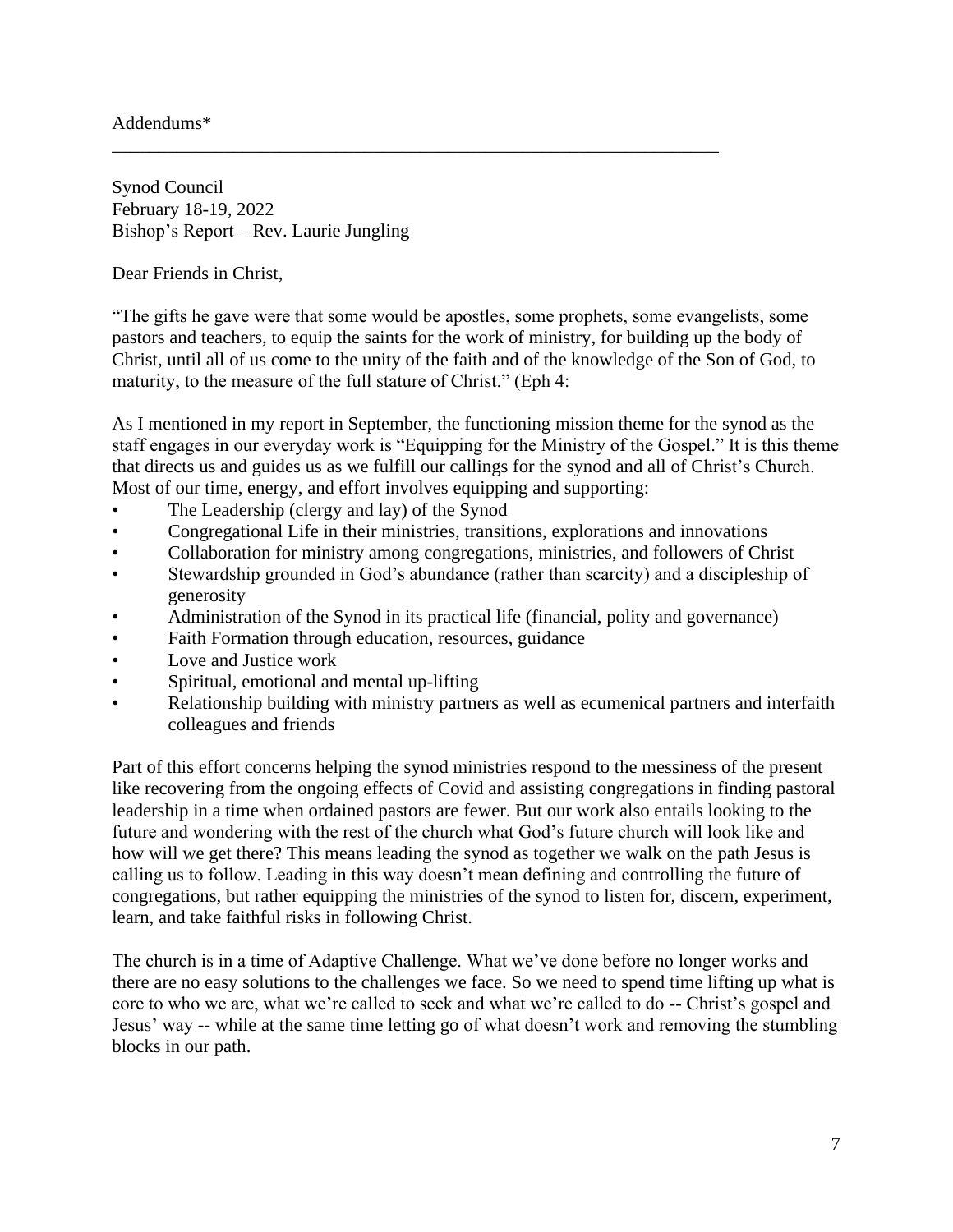How can we discover the excitement of being Christ's Church and passionately follow Christ's mission to proclaim and live the gospel for the world? How do we open our ourselves to be transformed by the Spirit to co-create with Christ the vision of the in-coming realm of God in our midst?

These are questions I and the synod staff continue to grapple with and invite the synod council and the ministries of the synod to wrestle with as well. My hope had been to dive into some discernment conversations along these lines with some folks around the synod this winter. But after hearing from our pastoral leaders (lay and clergy), my colleague bishops, myself and my staff about the exhaustion of so many and the on-going whiplash-like trauma from which so many of us are trying to recover, I decided a slowdown was needed. While there are some who are ready to pounce on the opportunities this continuing crisis offers for change, others are just trying to stay afloat and need some space and time to heal before stepping too quickly into the future.

So the "Theory U process" for the synod I mentioned last council meeting has been put on hold. Instead, the staff and I will be taking some time over the next months to get back out there, connecting with congregations and leaders around the synod and listening to where folks are, even as we proclaim the gospel hope of God's incoming future that we cling to. In fact, this is already happening. During the past several months we have been to the Bear Paw Cluster twice to meet with clergy and lay leaders as they discern next steps for ministry in the area. I am encouraged by the openness to explore alternative ways doing ministry and some conversations are already happening around some innovative ideas on the hi-line. There are some amazing and thoughtful leaders up there, listening in love for the Spirit rather than giving in to fear.

Also, I've been to Sidney to preach at Pella and met with the joint team in Broadus as the Lutherans and UCC churches enter into an agreement to share a pastor. I've been working with the Lutheran congregation in Cut Bank as they too explore sharing a pastor with the Presbyterians. And I've been working with Bethlehem in Billings as we try to support this important congregation through a difficult transition time. And I conducted a Bishop's consultation with Immanuel in Absarokee who is taking their second vote to disaffiliate with the ELCA this weekend.

These are but a few examples of the work I've done alongside the rest of the staff to support and equip our many congregations with and without pastors. Due to various realities, this work will continue well into the future as we have fewer pastors to work with and fewer congregations that can afford them full-time. We are also offering weekly recorded sermons that congregations without pastors can use on a Sunday morning.

I have had some joyfilled opportunities to be out there with the people of the synod, celebrating 127th anniversaries with both St. John's in Helena and Bethlehem in Kalispell and 101 years with St. James in Columbus. I also conducted an ordination (Annela Rova) and installation (Melissa Johansson) and got to dedicate the new solar panels with a water blessing at Our Savior's in Bonner.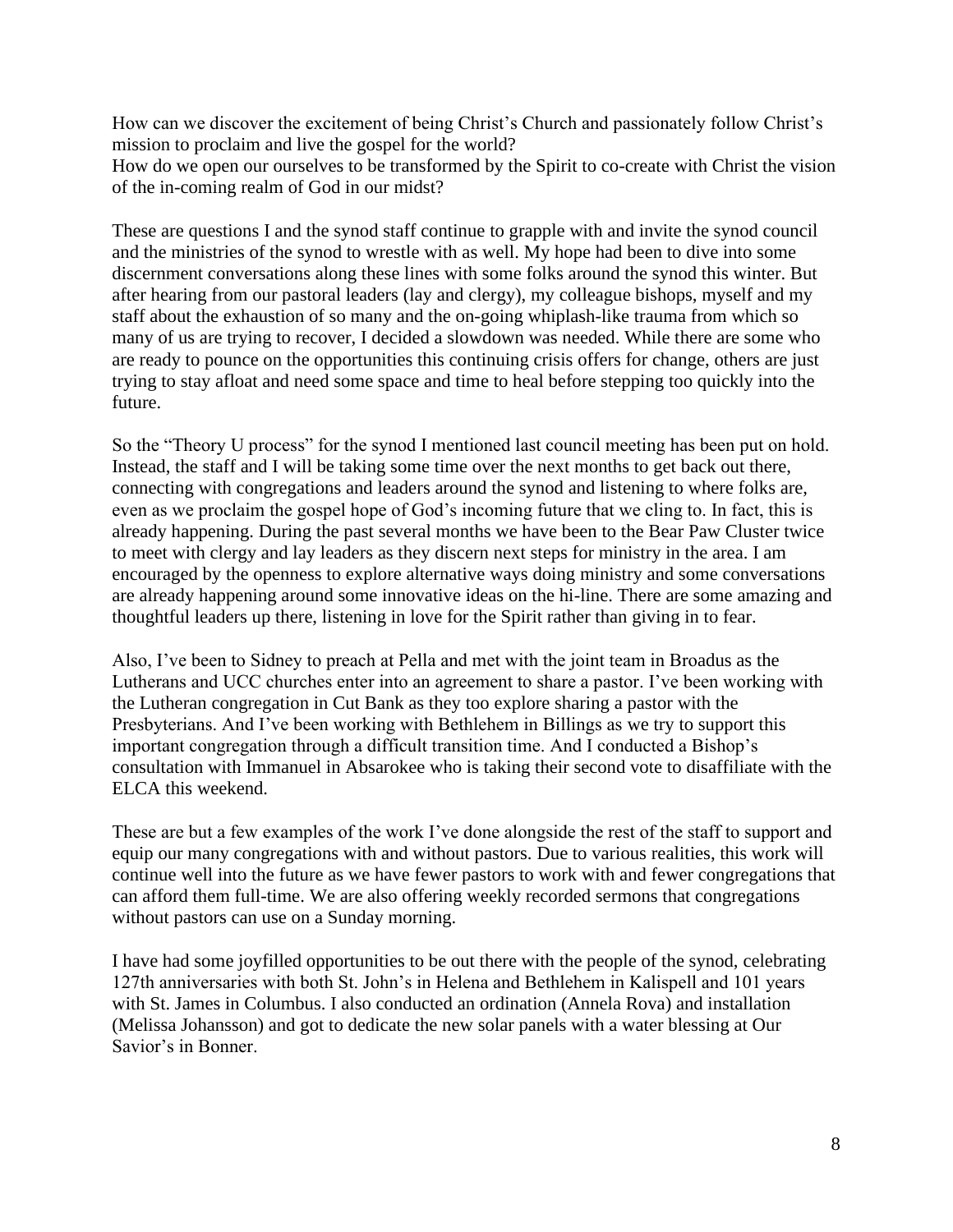This week the staff and I are headed to Missoula to meet with the pastors about some strategic dreaming for the area. And I will be gathering with the Flathead Cluster pastors in March. The Chico Retreat is on again finally and so will be gathering with the pastors who attend (Hallelujah!).

Another way I am/we are using this slowdown time to the synod's benefit involves focusing our attention on the financial life of the synod. This time of transition between treasurers is the perfect time to ask new questions, explore different options, and ponder how we can use the generous blessings given by God toward the mission of "equipping the ministry of the gospel in the synod." That is why much of our time this weekend involves looking at various aspects of being faithful stewards as we follow Christ. We will be looking at the synod's endowments and how to use the proceeds for ministry in the synod. We will try to get a more robust gift policy functioning. We will look at constructing a healthy 2023 budget and update the 2022 budget with more realistic yet faith-filled perspective. We will begin conversations about the synod's financial future as mission support continues to decline and about how we are going to handle the Synod House and the mortgage in the years to come.

Synod Assembly is coming up quickly and since it is my first in-person assembly (and Candi's) and since we are still dealing with the realities of Covid, the work of preparation involves a steeper learning curve. This will be an assembly that combines both some theological work with some important business that we need to get done. We are adjusting the schedule a bit and trying find ways to streamline the event with fewer reports and more active conversations among people in workshops and larger group plenaries. This year we will be live-streaming the assembly for the first time; but delegates still must attend in person.

These past several months, I have been engaged in more ecumenical conversations, mostly surrounding sharing pastors but also regarding how we can find ways to be partners in Christ together across the state. One conversation that is just now beginning concerns the future of the Montana Association of Christians (MAC); the judicatories of each denomination and the MAC council representatives will be meeting this summer to discern where God is calling that ministry to go.

Also, as the Jewish community in MT looks to purchase the synagogue in Helena, I/we are reminded of our interfaith relationship and agreement with our Jewish siblings and I am thankful for the opportunity to build my own relationships with them even as we explore ways to help them in their project of cultural center to educate and challenge growing antisemitism and other forms of hate in Montana.

The two Task Forces, I'm glad to say, are up and running and functioning in the way their mandate calls for. The Racial Justice task force sponsored a group of 10 Lutheran leaders to attend the Wrestling with the Truth of Colonization training on zoom through Missoula Common Good. I was one of those leaders and found the training to be the best racial justice training I've ever done. (Ask me why!) Another cohort of 10 leaders from communities located near reservations are participating right now in the training. Both task forces have proposals for the synod council to consider and so, to give them the time they need to present those proposals, we will have a focused council meeting via zoom in March to address their ideas and reports.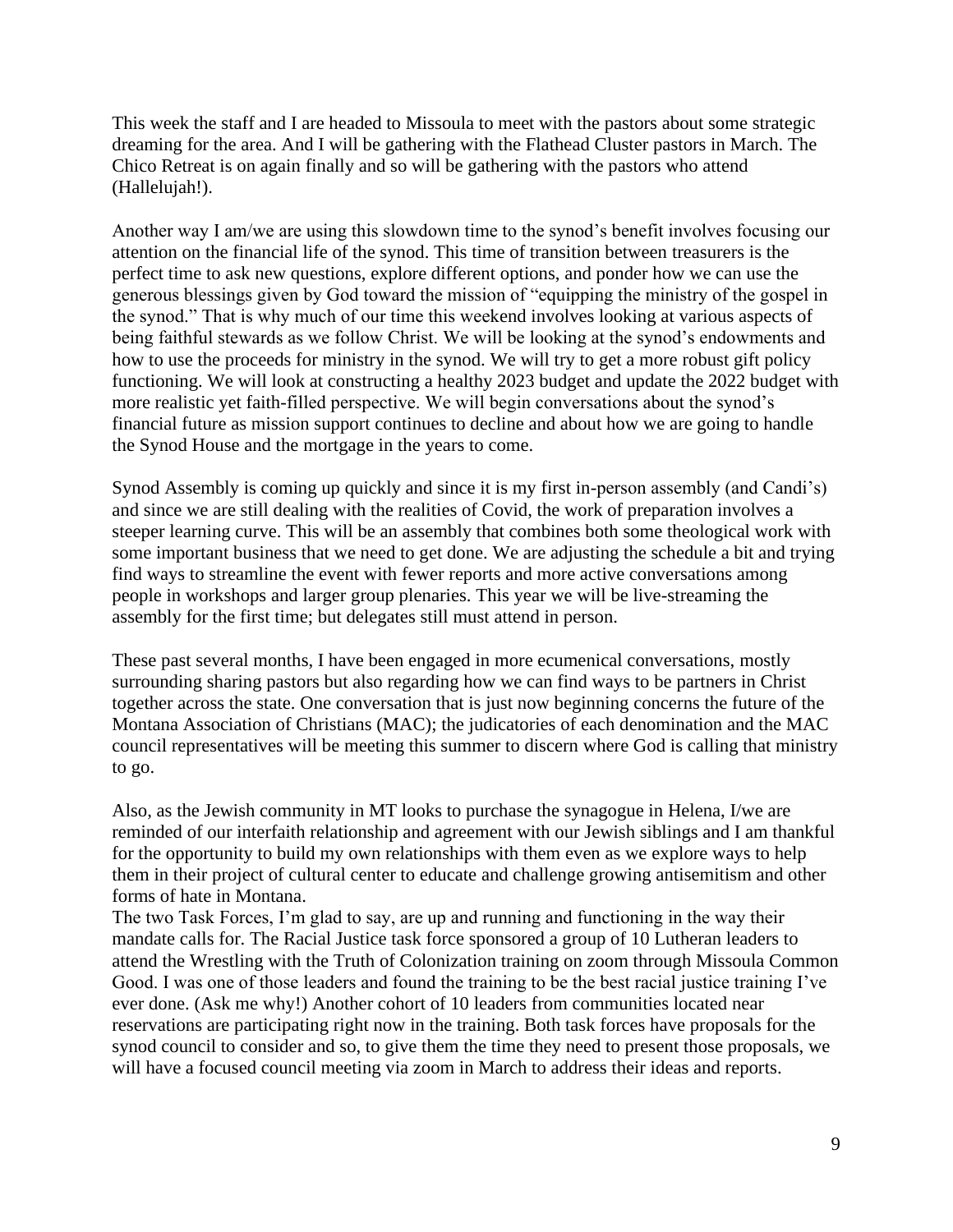Finally, my Conference of Bishops and Churchwide responsibilities have also demanded a lot of my time and attention during these past several months. I am the chair of the Theological and Ethical Concerns Committee which has taken on a much greater role in the work of the bishops as we explore questions concerning our core Lutheran beliefs that will guide us into the future of the ELCA, how we as a church can better talk with each other in healthier and holier ways, as well as ongoing wrestling with the theology of online worship, Holy Communion, and congregations. I am also serving as part of the Task Force of 9 (bishops) who continue to finesse the First Call process. And I'm active in the newly created rural ministry table of bishops to find ways to nurture, build up and advocate for rural congregations and pastoral leaders willing to serve them. Ministry in the rural church is important to me and I am concerned that all too often rural voices are diminished or forgotten in many conversations across the church.

Regarding our engagement with the Churchwide expression of the ELCA, a reminder that the Churchwide Assembly is happening this summer in Columbus OH. Those are usually livestreamed and can be interesting to watch. We have several delegates attending, including myself and Dick (VP). Unlike a representative form of government where delegates try to represent the will of the people who elected them, the Churchwide assembly asks delegates to listen to others in order to hear the guidance of the Holy Spirit which may or may not represent the will of the people. In other words, they seek God's will to be done, not my will be done. The churchwide offices have also been in a time of transition and so there are new faces and offices that we who interact with CW more often are having to learn. The Youth Gathering Event that was to be held in Minneapolis this summer has been cancelled. We are exploring with our camps what opportunities might be available for our high school youth here in MT or elsewhere this summer.

Respectfully Submitted in Christ,

Rev. Laurie Jungling Bishop, Montana Synod, ELCA Feb. 15, 2022

February 2022 A2B Synod Council report

#### Mobility/Transitions

Open Congregations

| Shepherd                  | Intern Keith Weatherford     |
|---------------------------|------------------------------|
| Billings, Bethlehem       | in Transition                |
| Circle                    | Interviewing                 |
| Northridge, Kalispell     | Interviewing                 |
| Zion, Lewistown           | Interviewing                 |
| St. Paul/Grace, Fairfield | <b>Waiting on Candidates</b> |
| Atonement, Billings       | <b>Waiting on Candidates</b> |
| Baker, Ekalaka, Plevna    | <b>Waiting on Candidates</b> |
| New Life, Helena          | in Transition                |
| <b>Hot Springs</b>        | <b>Waiting on Candidates</b> |

---------------------------------------------------------------------------------------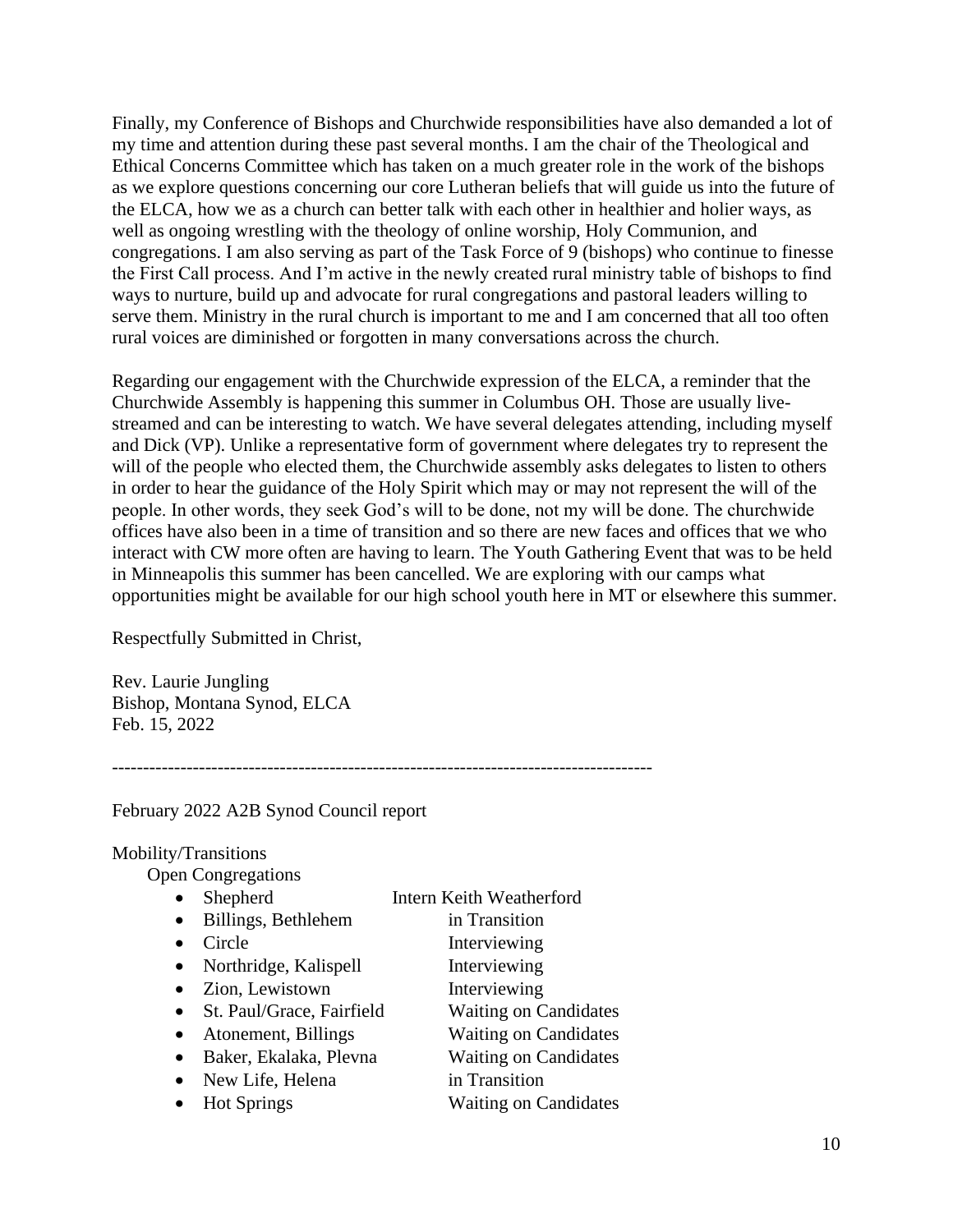- St. Paul, Cutbank in Transition
- Peace, Billings Interviewing
- Our Savior's, Broadus in Transition
- Messiah/Big Sandy in Transition
- American, Chinook in Transition
- Our Redeemer, Helena Waiting on Candidates

**Transitions** 

- Harlem, Hogeland, Turner Called Will Rima
- Livingston American Lutheran Called Melissa Johansen
- Hardin Called Josh Wyman
- Trinity, Choteau Called Annela Rova

## Travels

January was a busy month getting back into congregations. I traveled to several congregations to visit with their call committees including, Northridge in Kalispell and Peace in Billings. I visited First in Havre for an area strategy and to Big Sandy to work with their anxious congregation. I travelled to Circle for their annual meeting and to Wilsall to walk with them through some transition anxiety. I also travelled to Hardin to install their new pastor, Josh Wyman. Along the way I checked in with several of our pastors to see how things were going and to pray with them.

# LPA

• Held an initial orientation for new class over Zoom. Waiting for next in person class until we can do so safely.

#### Youth

• ELCA Youth Gathering has been cancelled until 2024

# Synod House

• Frozen septic lines caused back up.

Other Misc.

- Working with Nominating Committee on securing nominees for the Synod and Churchwide Assemblies.
- •

In Christ, Pastor Jason Asselstine

---------------------------------------------------------------------------------------------------------

Vice President Report Montana Synod Council February 18, 2022

We have two bylines in the heading of our agenda, mini mission statements if you will, and I would like to address one of them in my report. That one being, Financing the Synod Ministries.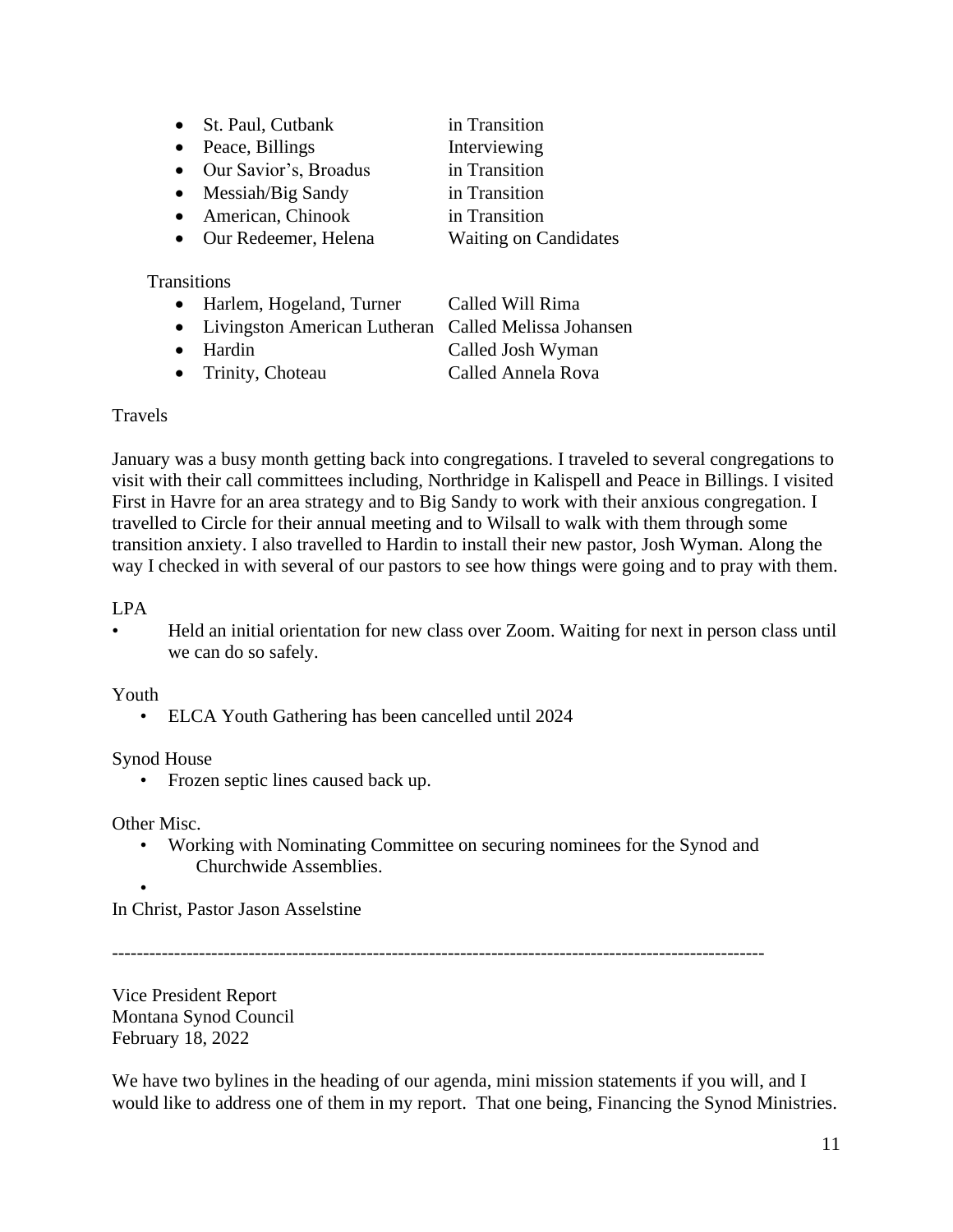At first glance, one would take from those few short words, that a major part of our mission is working on the financing of the synod; income streams, budgets, expenses, personnel benefits, etc. I think, however, it is better to focus on Synod Ministries.

The Synod is in place to serve. We serve congregations, pastors, lay leaders, the wider church at home and abroad, partner ministries and through those ministries, the people of Montana and Wyoming. Having an efficient and reactive financial structure allows us to serve in an efficient and beneficial manner. We have been blessed to have a great treasurer in Sue Ost for many years. We will miss Sue at our meetings; always ready with answers to our questions and a willingness to work tirelessly for the benefit of the Synod. We wish Sue only the best in the future. We are further blessed to have David Scholten to take over the reins from Sue. Dave will bring new eyes to the process with fresh ideas of how to continue to manage the finances of the Synod. Welcome Dave.

In this meeting we will be talking finances a lot. Beth Adams from the ELCA foundation will be with us to help us talk about endowments and a revised gift policy. We will be exploring new ways of generating income as mission support continues to decrease. We will be starting a discussion of how the Synod House fits into all of this. So, I ask you to bring your financial questions and ideas as we better prepare ourselves to serve the congregations and partner ministries of Montana and Wyoming in these new and changing times.

I look forward to an exciting and productive meeting.

Peace to you. Respectively Submitted, Dick Deschamps Synod vice President

--------------------------------------------------------------------------------------------------------------

#### **Director for Evangelical Mission: Report to the Montana Synod Council Feb. 18- 19, 2022**

**Directors for Evangelical Mission – ELCA Website:** "In order to coordinate the partnership between the ELCA's churchwide ministries and the 65 synods of this church, DEMs serve in positions shared by both of these expressions of this church. They are fully churchwide staff who are fully embraced by synods.

DEMs convene leadership tables in their synods, which oversee four main areas:

- mission development or "new starts"
- congregational renewal or "redevelopment"
- Mission Support and stewardship
- missional vision and planning for the synod

 DEMs are a key resource for congregations and leaders seeking tools and counsel for starting a new ministry or revitalizing existing ministries, as well as identifying, developing and equipping leaders for mission and ministry."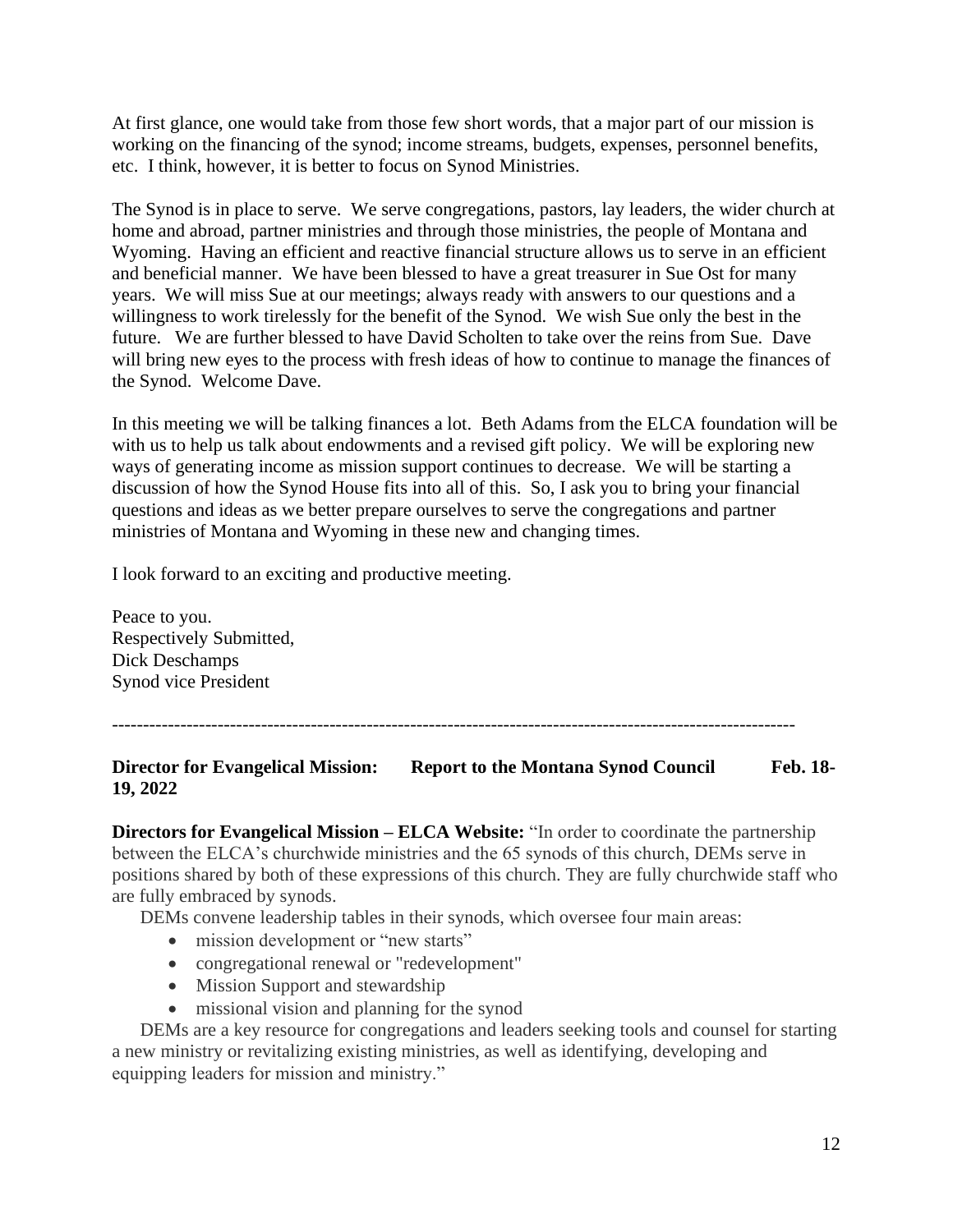## **Greetings to the Montana Synod Council members:**

In my report to you for the September Synod Council meeting, I included the statement above from the ELCA about the DEM position. This, along with the vision statement from the Synod guides the work that I do. As part of the ELCA churchwide staff, I completed a 6 page "performance evaluation" that I shared and discussed with Bishop Jungling last month which was then shared with my direct supervisor at the ELCA, Rev. Dr. Sandra Chrostowski.

As part of the rhythm of my week, I participate in the weekly churchwide staff/DEM zoom meeting. This meeting began nearly two years ago and has continued as a way for there to be conversation and sharing across the church. I am grateful for my fellow DEMs and for the work of the churchwide organization, especially the CCL team that DEMs relate to. This has been a substitute for in person meetings over the last two years.

#### **Activities/updates since Sept. 2021:**

## **Faithful Innovation Process:**

On Aug. 29<sup>th</sup>, the Faithful Innovation Leadership team led the first three congregations in their third training. We had hoped that the three congregations would continue to utilize the process of Faithful Innovation of listening to God, one another and the community, and experiment and reflect. Due to differing circumstances in each congregation, the congregations wanted to continue in some way, but having "completed" the process, backed off from continued movement. After a conversation with the leaders in January, we encouraged and supported them to continue as they can in the next months. The leadership team and I have reflected on why it has been difficult for the congregations to continue to engage in a process formally. We have some hunches and each have said that they do want to engage with the process in differing ways going forward. This is a reminder to me that context of each congregation makes all the difference and I am encouraging them to move forward in ways that work for each of them. They each have access to a coach to walk with them.

A second cohort of congregations began their training on Oct.  $17<sup>th</sup> 2021$ . The five congregations are American in Harlem, Christ in Libby, First in Plains, Our Saviors in Thompson Falls and Our Saviors in Columbia Falls. They will meet for their  $2<sup>nd</sup>$  training on Feb.  $27<sup>th</sup>$ . Pastor Will Rima stated this in his report to the Bishop: "ALC in Harlem is taking part in the faithful innovation process, we are looking toward the youth in our community as a new opportunity for ministry. Also, we are touching base with people that used to attend Harlem ALC. At this point we have an open mind to the ministry that God is calling us to in Harlem. We are trusting in the Faithful Innovation Process and God to help us see what God is doing in our community and how we can serve God in this capacity."

I anticipate that a third group of congregations will begin the Faithful Innovation process in the fall.

#### **Vitality Task Force:**

Members of the Vitality Task Force are: Pastor Paul Anderson, Faith, Hamilton; Dick Deschamps, Synod VP, LPA, Hope, Bozeman; John Mundinger, LPA, St. John's, Helena, Pastor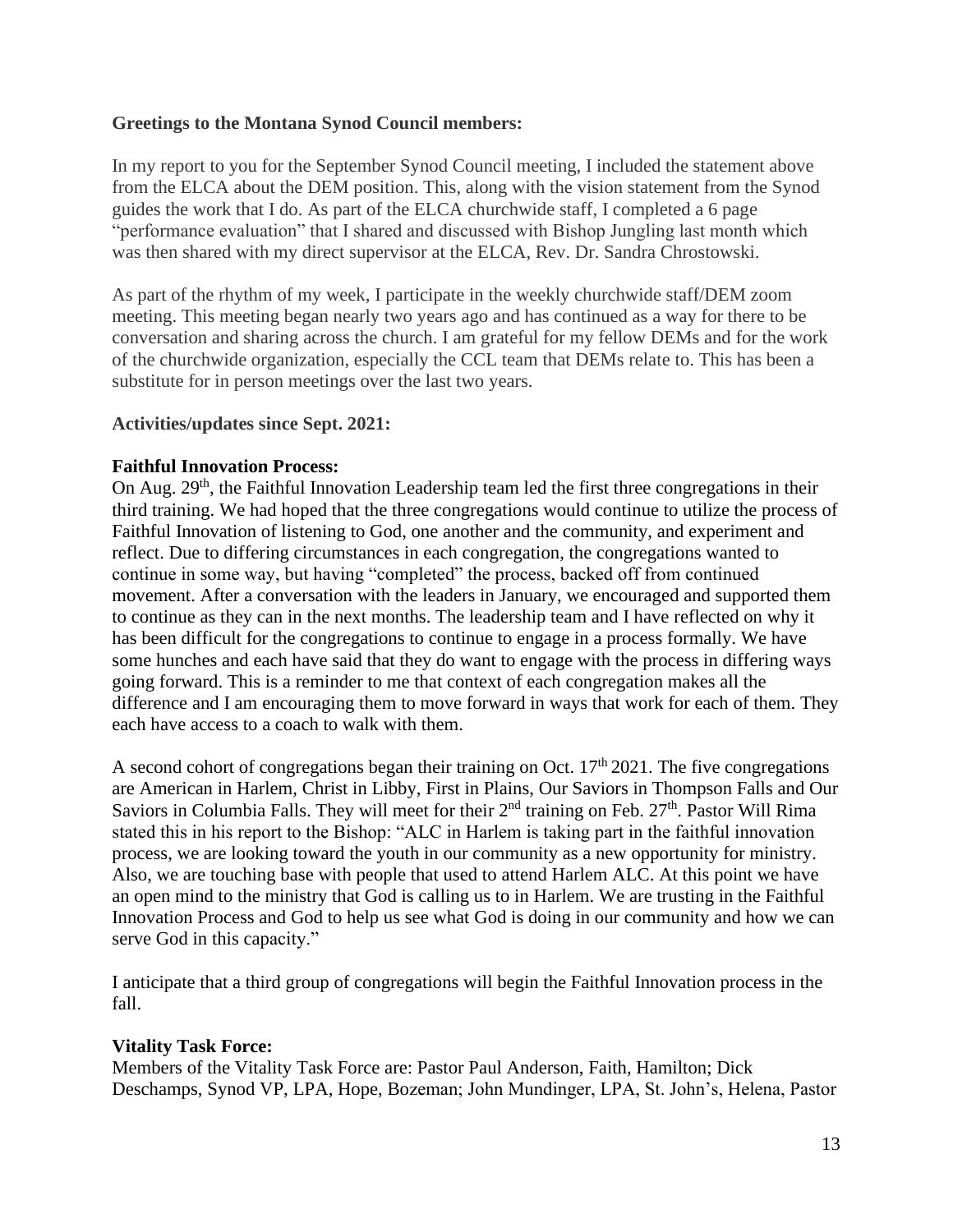Brenda Frelsi, Zion, Glendive, Rick Brown, LPA, Faith, Hamilton and Marilyn Hall, Synod Coaching Coordinator, Immanuel, Missoula. This group will gather for an in-person retreat in June to focus their energy on congregational vitality. Several of them are involved in the ELCA Reboot training currently going on. I plan to gather participants in that training soon to ask how that impacts the work in their congregation and to invite collaboration across the Synod.

As a part of Congregational Vitality, I have offered a 30 minute "Dwelling in the Word" most every Thursday morning over the last two years. It is often the same people attending, but I have received the feedback that it has been valued and holy time to just spend in dwelling in the word. It fits with my hope and goal of helping each other to listen intentionally to God and to others.

## **Coaches in the Montana Synod:**

Marilyn Hall, of Immanuel Lutheran in Missoula was appointed as the Synod Coaching coordinator in the Montana Synod. I offered and have made suggestions for a coach for each of the 1<sup>st</sup> Call pastors who requested one. Because of the ELCA Coaching network, I have even reached across Synod lines to recruit coaches for some of our leaders. (If any Synod Council members are interested in receiving coaching or being trained as a coach, please contact me.) Marilyn and I have arranged that there will be a Mentor Coaching training offered for the coaches in the Synod sometime this year in order to help our coaches increase their skills.

#### **Stewardship Task Force/ Dennis Trotter as Synod Stewardship Consultant**

Dennis and I will continue to offer another session of Fed By Ravens to a number of congregations. As I have just begun the Certificate in Religious Fundraising program, I am looking forward to new insights and ideas about how to communicate this around the Synod. I am also thrilled that by the end of April, there will be 4 pastors in the Synod who will have completed the Certificate! I hope to engage all of us in regular conversation about how to spread "stewardship education" around the Synod.

I have also coordinated the creation of a third Synod Devotional for the Christmas through Epiphany seasons. This required contact with many pastors across the Synod to encourage and invite their participation. I hope that this has been a helpful way for the Synod leaders to share and support one another in our lives of faith!

# **Ministries that Receive Synod and Churchwide Funding**:

**Freedom in Christ Prison Ministry at the Men's Prison in Deer Lodge**: Pastor Rob Nedbalek continues to serve this ministry. The FIC Board met for a retreat in December (the 2nd such retreat in 2021.) The Board has clarified the job description of the pastor and the executive director (Bea Rosenleaf) and the board itself. Dennis Trotter has been a consultant to the Board at these two retreats. I am feeling much more confident that the ministry of FIC will be strong enough to weather changes in staffing upon Pastor Rob's retirement (no time line stated yet.) The board has clarified that the original premise that congregations and individuals from around the Synod would come to the prison and develop some relationships with the inmates has never been feasible due to the distances in the Synod. As the prison has been challenged with staffing and Covid in the last years, they have made changes as to how inmates are able to gather to worship. Because of the changes at the prison, the Board is beginning to wonder about what new direction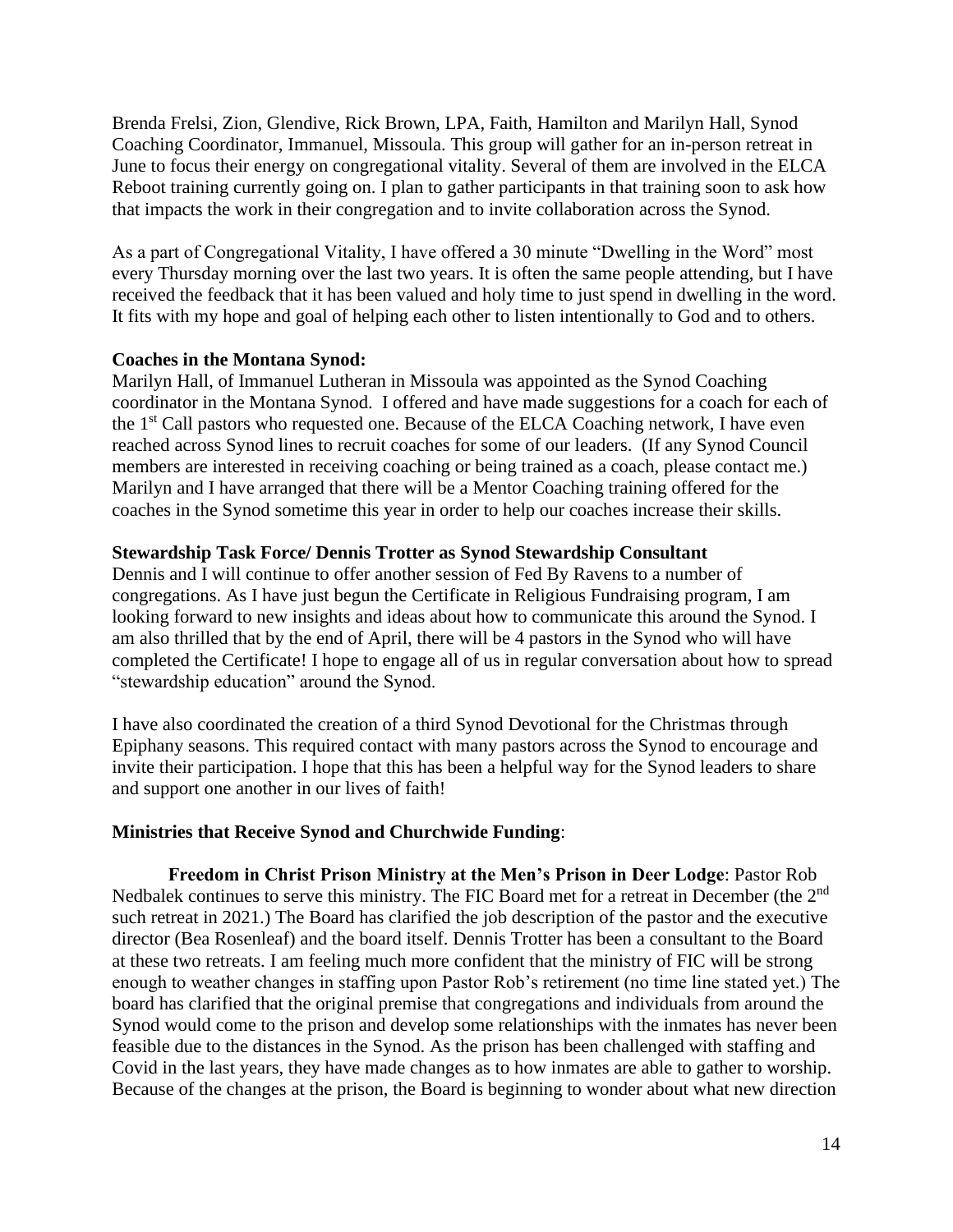the ministry may take in the future – work with re-entry or a ministry presence at the Women's Prison in Billings. With a large gift from Messiah in Billings, and fundraising efforts of Bea, the ministry is fairly stable financially. They will receive the same amount from churchwide this year as last -- \$12,000.

**Spirit of Life Ministry Lutheran Ministry on the Fort Peck Reservation: Pastor Chris** Holler-Dinsmore has retired (see the consent agenda) and so the funding that Spirit of Life had been receiving both from Churchwide and from the Synod ended on 1/31/22. Pastor Chris and Pastor Greg continue to live in Wolf Point and Chris will continue to volunteer at the Tribal Correctional Facility. I will be working with churchwide folks to "end" that ministry officially this year. I have also asked Chris to write a communication to the Synod stating that the "ministry" is not continuing and that she has retired.

**Rocky Boy – Our Saviour's Lutheran Church:** Pastor Tom Gehring will be leaving the ministry on the Rocky Boys Reservation and with Our Saviour's Congregation as of March  $6<sup>th</sup>$ , 2022. I will be visiting Tom and Rocky Boy on Tue. Feb. 15<sup>th</sup>, so will have an update as to how the leaders there will continue as we meet in person. I will be in conversation with churchwide as to their funding for 2022. The agreement had been that they would receive \$30,000 in 2022, but without a pastor there, that the amount will be less.

**Confluence Collective:** Intern Pastor Rebekah Cochrane, serving at Immanuel in Missoula has been serving as the Mission Developer of Confluence Collective. She, along with Pastor John Lund and others have formed a leadership group and are coordinating the twice a month gathering of Confluence. I have been hearing really positive comments about their gathering. I will be meeting with them in person on Sunday, Feb.  $20<sup>th</sup>$  and will meet with the leadership team the next morning. At this point, this ministry will be receiving \$10,000 from the ELCA as a "New Ministry Exploration" but are not receiving any funding from the Synod.

Having completed my performance evaluation recently, I share with you my focus and goals for 2022.

- Complete the Executive Certificate in Religious Fundraising
- Complete the Excellence in Leadership Program through the Rocky Mountain Synod
- Participate in and complete Mentor Coaching
- Continue to receive Coaching for my own leadership development and personal growth
- Read  $1 2$  books each month on leadership/stewardship/adaptive change and theology over the course of the year
- Continue to collaborate with Synod staff, NRIT, leaders in the Synod and across the ELCA to strengthen leaders in ministry

And finally, as I ended my performance evaluation, I share this information with you, the Synod Council:

I am strongly considering that I will retire on Jan. 1, 2023. As I reflect on the work that I have accomplished in 2021 and what I still hope to do this year, I am motivated to continue this work through the year, but also anticipate that retirement from ministry will be a gift. I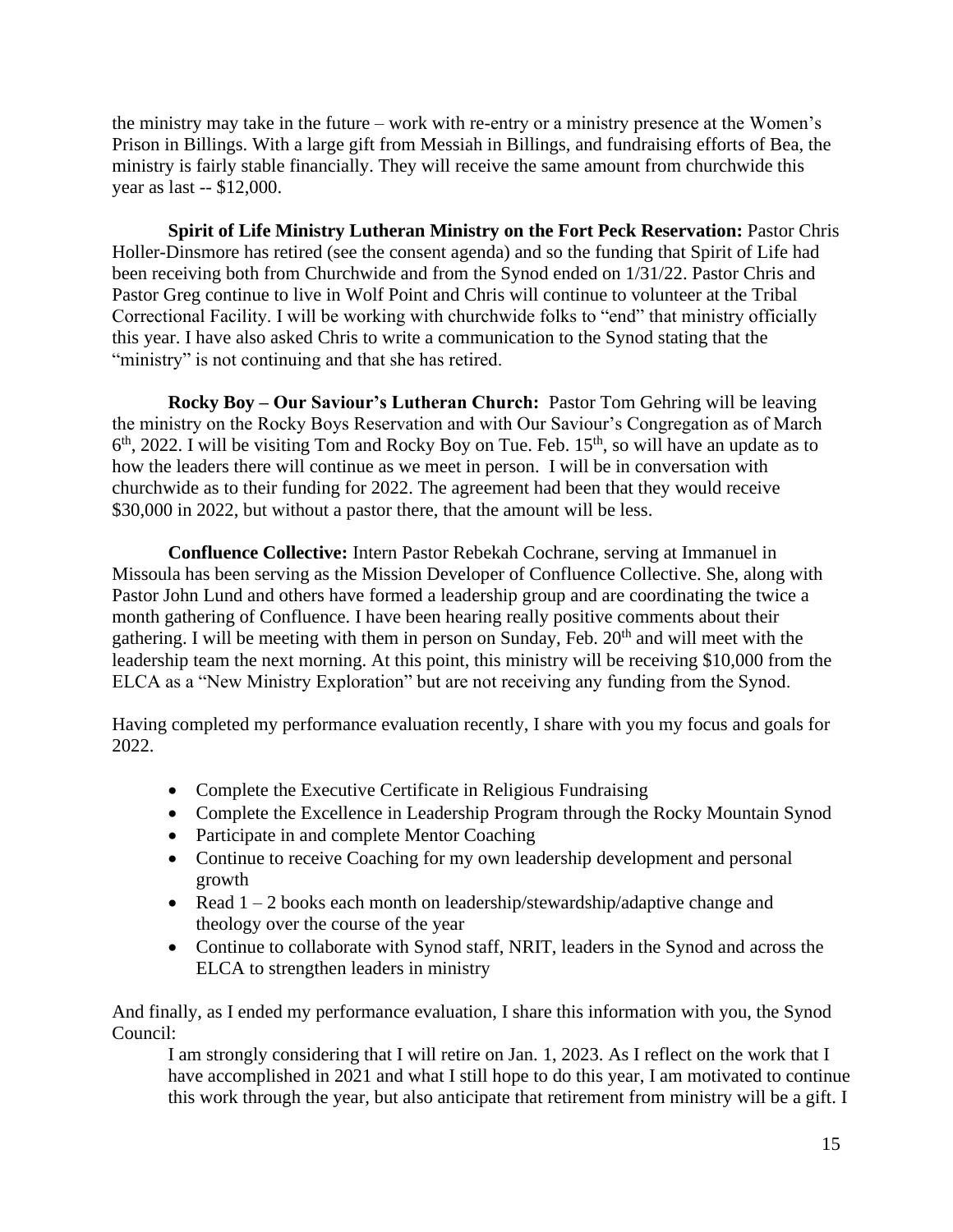do see and know that I have accumulated knowledge and skills that I am still hoping to use for the sake of the Synod even in retirement but will relish the flexibility that comes in being retired.

I consider this call as DEM has been the pinnacle of my ministry and career and has used my gifts of creativity and visioning and I hope that what I have offered has been life giving for the sake of ministry in and around the whole Synod. I am and will always be grateful that I have had the chance to serve the Synod as the DEM. I am open to some conversation and negotiation about this time frame for retiring but feel that it is best if I am clear and open about this at this time. Thank you for the opportunity to serve God and God's church in this place that I love.

Peggy Paugh Leuzinger Director for Evangelical Mission, Montana Synod Feb. 13, 2022

--------------------------------------------------------------------------------------------------------------------

NRIT Report to the Synod Council February 2022

Greetings from the Northern Rockies Institute of Theology:

I first want to thank you for your continuing support of NRIT. The financial support and the embrace of NRIT's work throughout the years has been invaluable as we strive to provide quality theological education to pastors, LPAs, SAMs, and other lay leaders.

The pandemic has provided new avenues for meeting NRIT's mission and we've embraced the Zoom platform, which has allowed us to reach out to colleagues in other regions and of other denominations. Even as we look forward to the time when we can meet and learn in person, we realize that we will continue to also offer educational opportunities online.

Throughout the pandemic, we've also shared news of educational opportunities not sponsored by NRIT. This is part of our mission as well, to lift up and support education occurring within our churches, partnering organizations and other synods. Business:

At the end of December, two members of the NRIT Advisory Committee finished their terms. I am thankful for the work of Mr. Neal Wedum and Pr. Chris Flohr as they step off the committee. And I am grateful to nominate Ms. Deb Oldfield, LPA and Pr Tim O'Shields as new members. I am asking that Deb and Tim be approved by the Synod Council to each serve a three-year term.

Thank you for your support of NRIT. Respectfully Submitted by Jenny Kunka Dir. NRIT NRIT Advisory Committee Members: Dir. Jenny Kunka, Bishop Laurie Jungling, Chair Miriam Schmidt, Karen Dwyer, Marlow Carrels.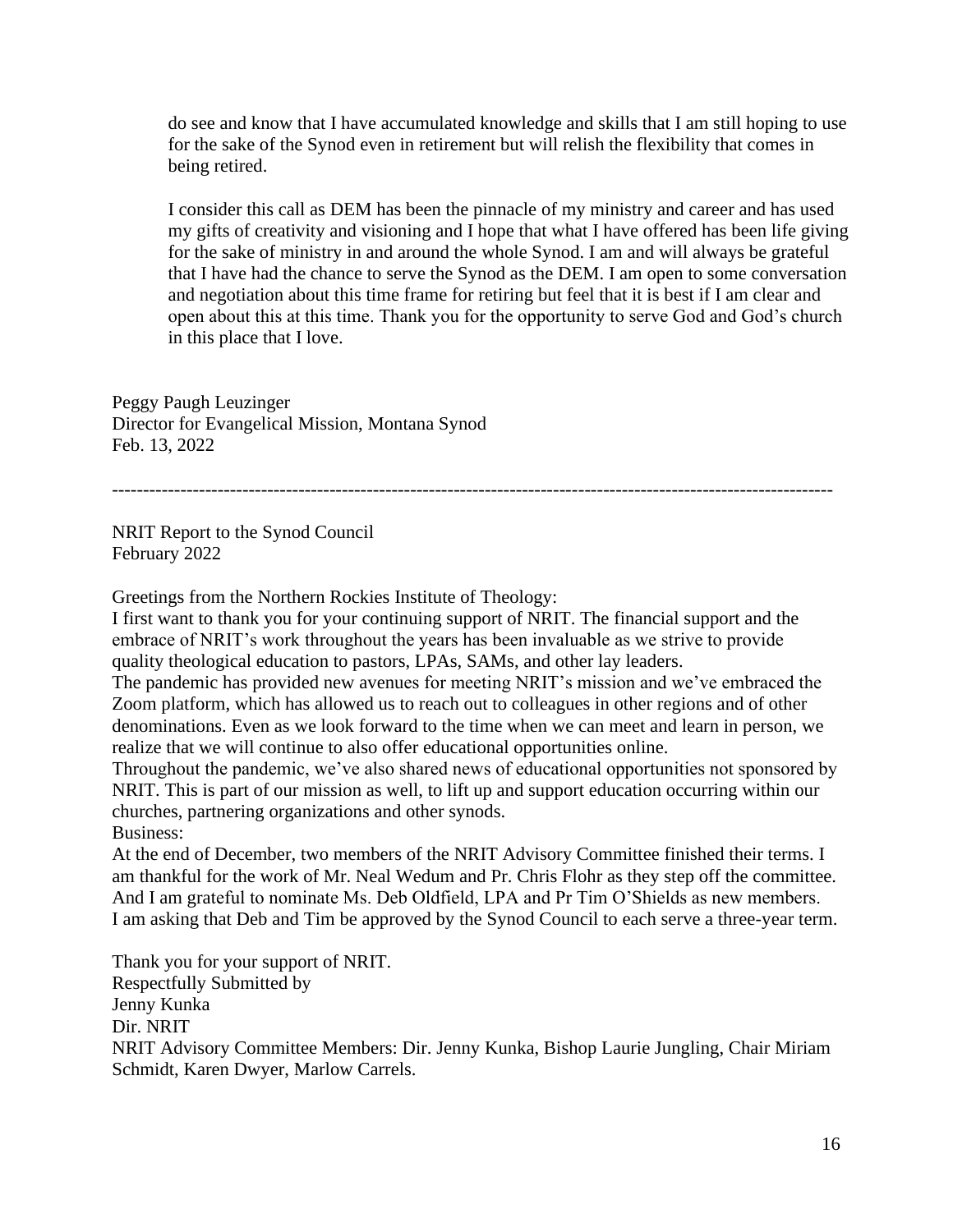#### **The Northern Rockies Institute of Theology exists to provide and promote**

**lifelong learning for the people of the Montana Synod and their neighbors, for** 

**the purpose of equipping them in their ministry of the Gospel.**

Presentation to the Montana Synod Council, 2/19/2022 "The Synagogue Project"

------------------------------------------------------------------------------------------------------------------

Thank you for allowing us a few minutes on your full agenda. We know about Synod Council meetings and we will be brief. We are here to give you some background information on the Montana Jewish Project, and why we think that the Montana Synod should support it. You should have in front of you the 1995 Agreement between the Montana Synod and the Montana Association of Jewish Communities, and a proposed resolution for you to consider at your March meeting.

I will give some brief comments, followed by Mark Ramseth giving some historical background. We should have time for some questions t the end.

The Agreement between the Montana Synod and the Montana Association of Jewish Communities is not just about the past. It is not just about acknowledging and repudiating the long and vicious history of anti-Semitism, and particularly the contributions of Martin Luther.

The agreement is about the present and the future. Over the years, the Montana Synod has reached out to the Montana Jewish community at times of horrific acts of violence towards Jewish communities across the country. Our Agreement commits us to pray and to stand in solidarity when our Jewish sisters and brothers are under attack. We have, unfortunately, had too many opportunities to offer our prayers and support during times of grief.

But our Agreement also commits us to working together for the common good and for peace and justice, as neighbors. The Montana Jewish Project, the official name of the effort to buy back the historic synagogue building in Helena, is an opportunity for us to work together for something positive. The buyback of the synagogue is a statewide effort, reflecting the historic nature of the building. The intent is a multipurpose space, with an emphasis on community space for education, conferences, and interreligious dialogue.

When we read about the project we immediately thought that it was an opportunity to live out our 1995 Agreement. Our proposal is for prayer and for a statement of support from the Montana Synod and some kind of financial gift, followed by publicity throughout the synod, and opportunities for individuals to pray and to become donors. Ultimately, the hope is that it can be a place where we can engage in education, dialogue and mutual understanding.

At a time when our society is fractured, this is an opportunity to work together in mutual respect and goodwill.

www.montanajewishproject.com

\*\*\*\*\*\*\*\*\*\*\*\*\*\*\*\*\*\*\*\*\*\*\*\*\*\*\*\*\*\*\*